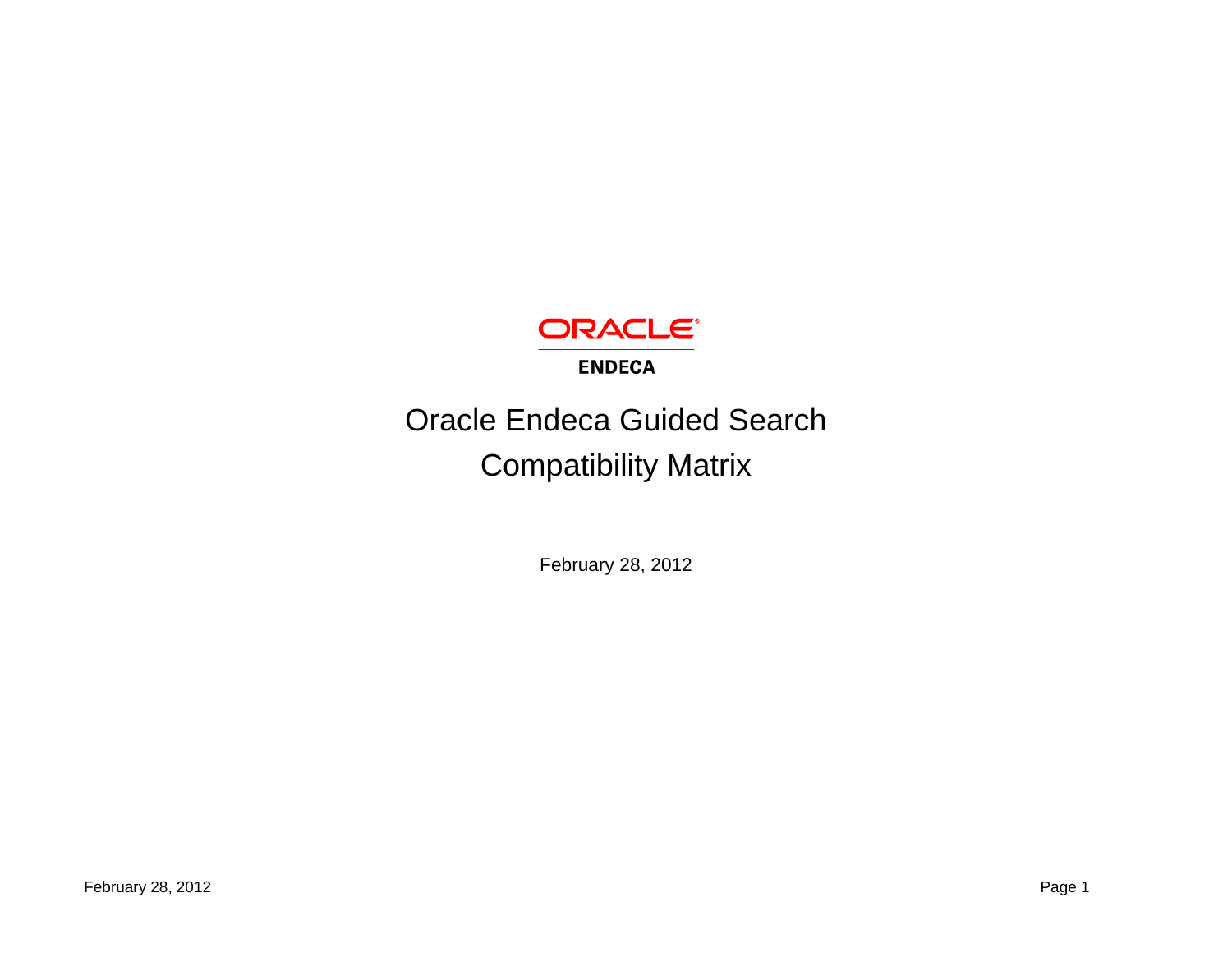Copyright © 2010, 2012, Oracle and/or its affiliates. All rights reserved.

Oracle and Java are registered trademarks of Oracle and/or its affiliates. Other names may be trademarks of their respective owners. UNIX is a registered trademark of The Open Group.

This software and related documentation are provided under a license agreement containing restrictions on use and disclosure and are protected by intellectual property laws. Except as expressly permitted in your license agreement or allowed by law, you may not use, copy, reproduce, translate, broadcast, modify, license, transmit, distribute, exhibit, perform, publish or display any part, in any form, or by any means. Reverse engineering, disassembly, or decompilation of this software, unless required by law for interoperability, is prohibited.

The information contained herein is subject to change without notice and is not warranted to be error-free. If you find any errors, please report them to us in writing.

If this is software or related documentation that is delivered to the U.S. Government or anyone licensing it on behalf of the U.S. Government, the following notice is applicable:

U.S. GOVERNMENT END USERS: Oracle programs, including any operating system, integrated software, any programs installed on the hardware, and/or documentation, delivered to U.S. Government end users are "commercial computer software" pursuant to the applicable Federal Acquisition Regulation and agency-specific supplemental regulations. As such, use, duplication, disclosure, modification, and adaptation of the programs, including any operating system, integrated software, any programs installed on the hardware, and/or documentation, shall be subject to license terms and license restrictions applicable to the programs. No other rights are granted to the U.S. Government.

This software or hardware is developed for general use in a variety of information management applications. It is not developed or intended for use in any inherently dangerous applications, including applications that may create a risk of personal injury. If you use this software or hardware in dangerous applications, then you shall be responsible to take all appropriate fail- safe, backup, redundancy, and other measures to ensure its safe use. Oracle Corporation and its affiliates disclaim any liability for any damages caused by use of this software or hardware in dangerous applications.

This software or hardware and documentation may provide access to or information on content, products and services from third parties. Oracle Corporation and its affiliates are not responsible for and expressly disclaim all warranties of any kind with respect to third-party content, products, and services. Oracle Corporation and its affiliates will not be responsible for any loss, costs, or damages incurred due to your access to or use of third-party content, products, or services.

Rosette® Linguistics Platform Copyright © 2000-2011 Basis Technology Corp. All rights reserved. Teragram Language Identification Software Copyright © 1997-2005 Teragram Corporation. All rights reserved.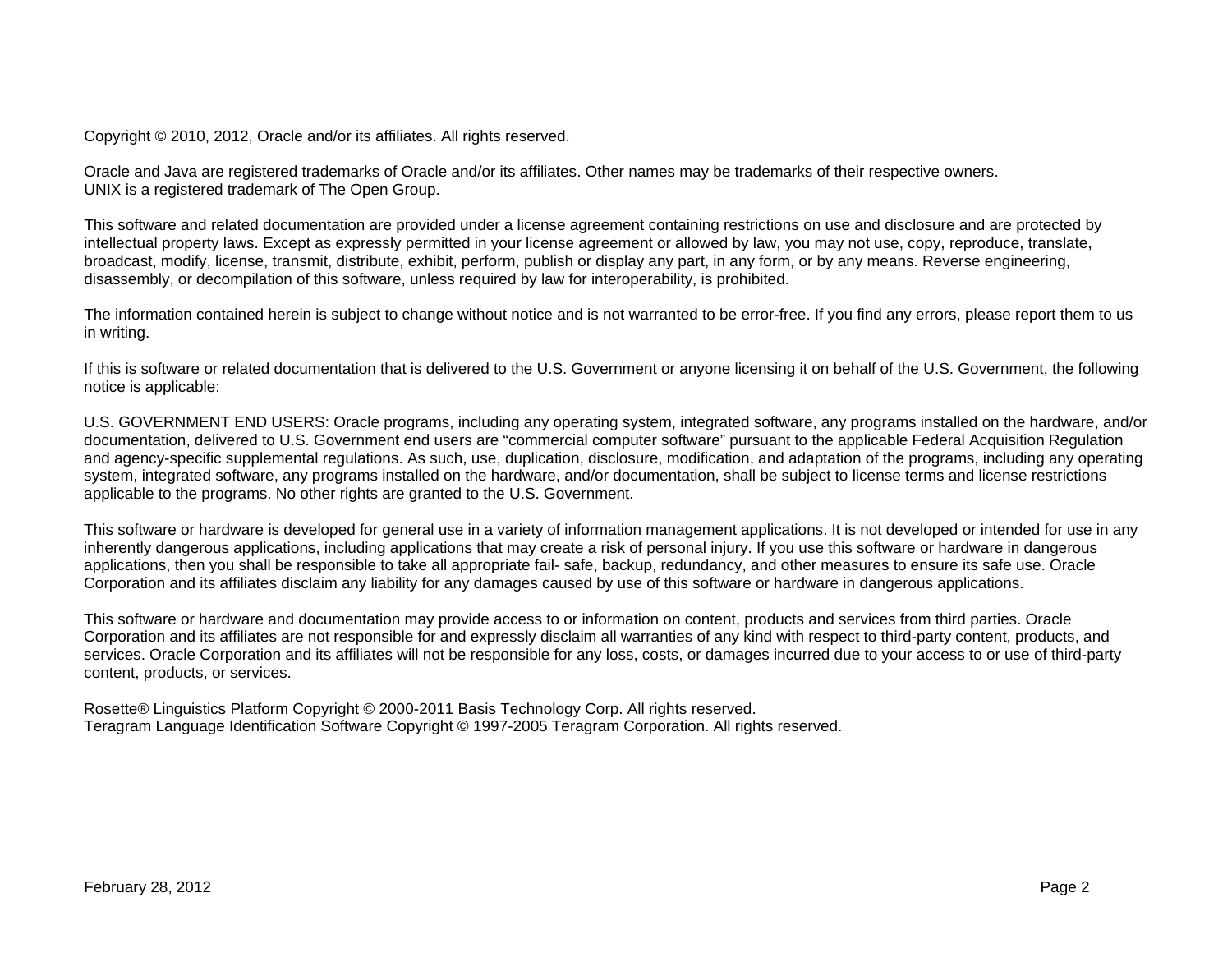## **Oracle Endeca Guided Search Compatibility Matrix**

To ensure compatibility of all components, review the row for every component in your environment. Reading a single row may not provide a complete picture of compatibility.

Please contact Oracle Endeca Support to report any compatibility issues.

| <b>Component</b>                                     | <b>Compatible with -</b>                               |                                                                                                                                                                                      |                                                                                                                                                                                                  |                                                                                                                                                                                                                                                                                              |                                                                                                                                                                                                                                                                                                                                                                                                                                                                                                                                                 |
|------------------------------------------------------|--------------------------------------------------------|--------------------------------------------------------------------------------------------------------------------------------------------------------------------------------------|--------------------------------------------------------------------------------------------------------------------------------------------------------------------------------------------------|----------------------------------------------------------------------------------------------------------------------------------------------------------------------------------------------------------------------------------------------------------------------------------------------|-------------------------------------------------------------------------------------------------------------------------------------------------------------------------------------------------------------------------------------------------------------------------------------------------------------------------------------------------------------------------------------------------------------------------------------------------------------------------------------------------------------------------------------------------|
|                                                      | <b>IAP / Platform Services /</b><br><b>MDEX Engine</b> | <b>Workbenches</b>                                                                                                                                                                   | <b>APIS</b>                                                                                                                                                                                      | <b>Other Components</b>                                                                                                                                                                                                                                                                      | <b>Comments</b>                                                                                                                                                                                                                                                                                                                                                                                                                                                                                                                                 |
| <b>MDEX Engine 6.2.2</b><br><b>MDEX Engine 6.2.1</b> | Platform Services 6.1.2, 6.1.1,<br>6.1.0               | Endeca Workbench 2.1.2<br><b>IAP Workbench 2.1.1, 2.1.0</b><br><b>Merchandising Workbench</b><br>2.1.1, 2.1.0<br><b>Publishing Workbench</b><br>2.1.1, 2.1.0                         | <b>Presentation API 6.2.2, 6.2.1,</b><br>6.2.0<br><b>RAD Toolkit for ASP.NET 2.1.3.</b><br>2.1.2, 2.1.1<br><b>URL Optimization API</b><br>[Java] 2.1.1, 2.1.0;<br>[RAD .NET] 2.1.3, 2.1.2, 2.1.1 | CAS 3.0.2, 3.0.1, 3.0.0,<br>2.2.2, 2.2.1<br><b>Deployment Template</b><br>3.2.2, 3.2.1<br><b>Deployment Template</b><br><b>Module for Product</b><br>Catalog Integration 1.0.0<br><b>Sitemap Generator</b><br>2.1.1, 2.1.0<br><b>Endeca Mobile</b><br><b>Commerce</b><br>1.2.2, 1.2.1, 1.2.0 | <b>Presentation API 6.2.0 or later is</b><br>required to enable the full functionality<br>of MDEX Engine 6.2.x.                                                                                                                                                                                                                                                                                                                                                                                                                                 |
| <b>MDEX Engine 6.1.5</b>                             | Platform Services 6.1.2, 6.1.1,<br>6.1.0, 6.0.2        | Endeca Workbench 2.1.2<br><b>IAP Workbench 2.1.1, 2.1.0,</b><br>2.0.1<br><b>Merchandising Workbench</b><br>2.1.1, 2.1.0, 2.0.1<br><b>Publishing Workbench</b><br>2.1.1, 2.1.0, 2.0.1 | <b>Presentation API 6.1.5</b><br><b>RAD Toolkit for ASP.NET</b><br>2.1.0.1<br><b>URL Optimization API</b><br>[Java] 2.1.1, 2.1.0, 2.0.0;<br>[RAD .NET] 2.1.0.1, 2.0.2                            | CAS 3.0.2, 3.0.1, 3.0.0,<br>2.2.2, 2.1.1, 2.1.0<br><b>Deployment Template</b><br>3.2.2, 3.2.1<br>Sitemap Generator 2.1.1<br>2.1.0<br><b>Endeca Mobile</b><br><b>Commerce</b><br>1.2.2, 1.2.1, 1.2.0                                                                                          | <b>MDEX Engine 6.1.5 is compatible</b><br>with the Presentation API 6.1.5<br>(installed separately) or the Platform<br>Services 6.1.0 Presentation API.<br><b>Presentation API 6.1.5 is required to</b><br>enable the full functionality of MDEX<br>Engine 6.1.5.<br><b>RAD Toolkit for ASP.NET and URL</b><br><b>Optimization API for the RAD</b><br>Toolkit for ASP.NET are currently<br>not supported with Presentation API<br>6.1.5. To use the RAD Toolkit with<br>MDEX Engine 6.1.5, use the Platform<br>Services 6.1.1 Presentation API. |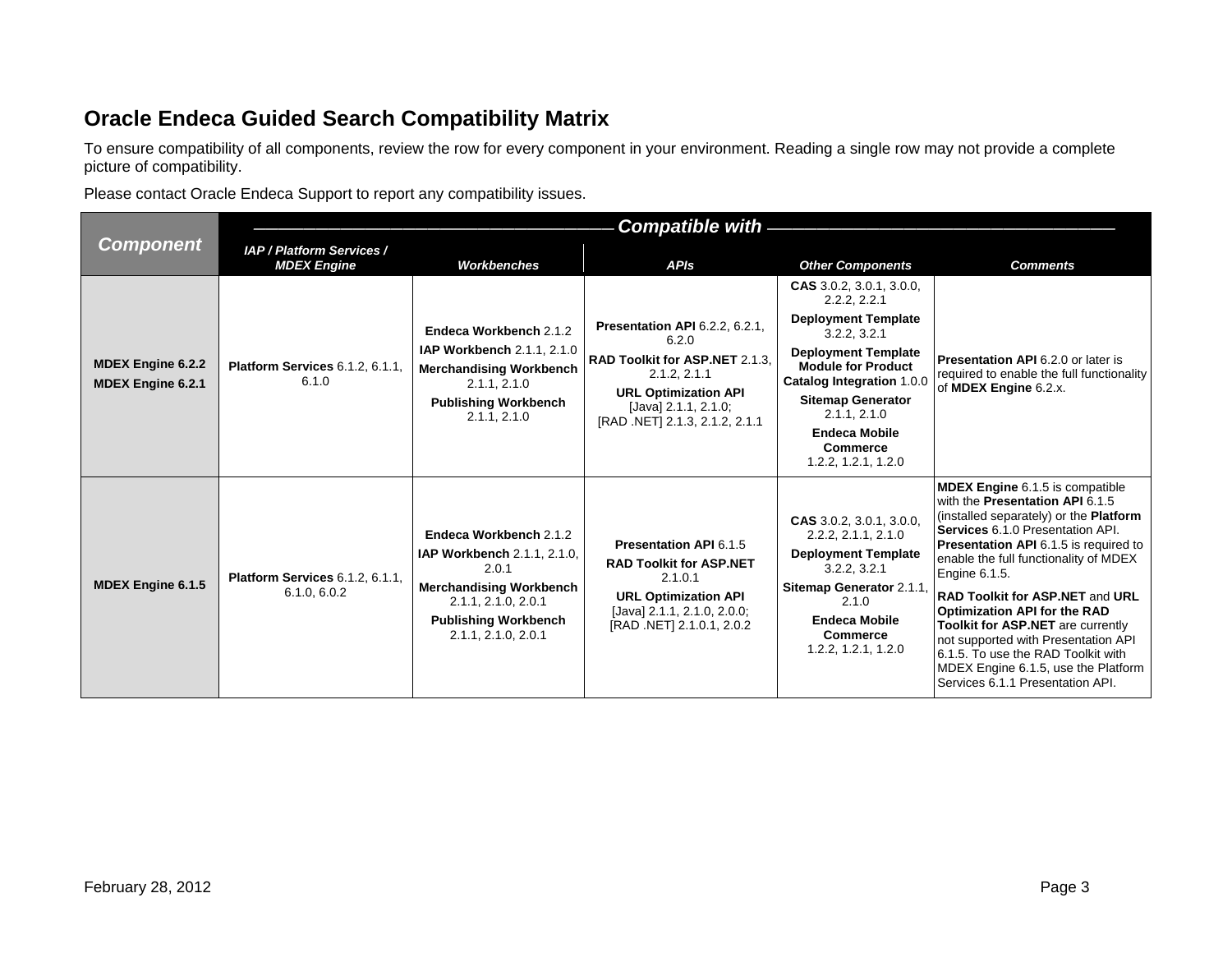| <b>Platform Services</b><br>6.1.2<br><b>Platform Services</b><br>6.1.1 | MDEX Engine 6.2.2, 6.2.1, 6.2.0,<br>6.1.5, 6.1.4, 6.1.3                                             | Endeca Workbench 2.1.2<br>IAP Workbench 2.1.1, 2.1.0<br>Merchandising 2.1.1, 2.1.0<br><b>Publishing 2.1.1, 2.1.0</b>            | Presentation API 6.2.2, 6.2.1<br><b>RAD Toolkit for ASP.NET</b><br>2.1.3, 2.1.2, 2.1.1, 2.1.0.1, 2.1.0<br><b>URL Optimization API</b><br>[Java] 2.1.1, 2.1.0;<br>[RAD .NET] 2.1.3, 2.1.2, 2.1.0.1 | <b>Advanced JDBC Column</b><br>Handler 6.1.2<br>CAS 3.0.2, 3.0.1, 2.2.2,<br>2.2.1, 2.2.0<br><b>Deployment Template</b><br>3.2.2, 3.2.1<br><b>Deployment Template</b><br><b>Module for Product</b><br>Catalog Integration 1.0.0<br>Sitemap Generator 2.2.1,<br>2.1.0<br><b>Endeca Mobile</b><br><b>Commerce</b><br>1.2.2, 1.2.1, 1.2.0 | <b>MDEX Engine 6.2.1 or 6.2.2 and</b><br><b>Presentation API 6.2.1 or 6.2.2 are</b><br>required for the RAD Toolkit for<br>ASP.NET 2.1.2 or 2.1.3. |
|------------------------------------------------------------------------|-----------------------------------------------------------------------------------------------------|---------------------------------------------------------------------------------------------------------------------------------|---------------------------------------------------------------------------------------------------------------------------------------------------------------------------------------------------|---------------------------------------------------------------------------------------------------------------------------------------------------------------------------------------------------------------------------------------------------------------------------------------------------------------------------------------|----------------------------------------------------------------------------------------------------------------------------------------------------|
| <b>Platform Services</b><br>6.0.2                                      | MDEX Engine 6.1.5, 6.1.4, 6.1.3,<br>6.1.2, 6.1.1, 6.1.0                                             | <b>IAP Workbench</b><br>2.0.1, 2.0.0, 1.0.1<br>Merchandising<br>2.0.1, 2.0.0, 1.1.0<br><b>Publishing</b><br>2.0.1, 2.0.0, 1.1.0 | RAD Toolkit for ASP.NET 1.1.5.<br>1.1.4, 1.1.3, 1.1.2<br><b>URL Optimization API</b><br>[Java] 2.0.0, 1.1.0, 1.0;<br>[RAD .NET] 2.0.2, 2.0.1, 1.0.0                                               | CAS 2.1.1, 2.1.0<br><b>Deployment Template</b><br>3.2.2, 3.2.1<br><b>Sitemap Generator</b><br>2.0.0, 1.4                                                                                                                                                                                                                              |                                                                                                                                                    |
| IAP 5.1.5                                                              |                                                                                                     | <b>Merchandising Workbench</b><br>1.0.1, 1.0.0                                                                                  | <b>RAD Toolkit for ASP.NET 1.1.5</b><br><b>URL Optimization API</b><br>[Java] 2.0.0;<br>[RAD .NET] 2.0.2;<br>[ASP.NET] 1.0.1                                                                      | CAS 1.2.1, 1.2.0<br><b>Deployment Template</b><br>2.3.2<br><b>Sitemap Generator</b><br>2.0.0, 1.4                                                                                                                                                                                                                                     |                                                                                                                                                    |
| CAS 3.0.2<br>CAS 3.0.1                                                 | Platform Services 6.1.2, 6.1.1,<br>6.1.0<br>MDEX Engine 6.2.2, 6.2.1, 6.2.0,<br>6.1.5, 6.1.4, 6.1.3 | Endeca Workbench 2.1.2<br><b>IAP Workbench 2.1.1, 2.1.0</b><br>Merchandising 2.1.1, 2.1.0<br><b>Publishing 2.1.1, 2.1.0</b>     |                                                                                                                                                                                                   | <b>Deployment Template</b><br>3.2.2, 3.2.1                                                                                                                                                                                                                                                                                            | Workbench is required if you are<br>using CAS Console.                                                                                             |
| CAS 2.2.2                                                              | Platform Services 6.1.2, 6.1.1,<br>6.1.0<br>MDEX Engine 6.2.1, 6.2.0, 6.1.5,<br>6.1.4, 6.1.3        | Endeca Workbench 2.1.2<br>IAP Workbench 2.1.1, 2.1.0<br>Merchandising 2.1.1, 2.1.0<br><b>Publishing 2.1.1, 2.1.0</b>            |                                                                                                                                                                                                   | <b>Deployment Template</b><br>3.2.2, 3.2.1                                                                                                                                                                                                                                                                                            | Workbench is required if you are<br>using CAS Console.                                                                                             |
| CAS 2.1.1                                                              | Platform Services 6.0.2, 6.0.1<br>MDEX Engine 6.1.5, 6.1.4, 6.1.3,<br>6.1.2, 6.1.1, 6.1.0           | <b>IAP Workbench 2.0.1, 2.0.0</b><br>Merchandising 2.0.1, 2.0.0<br><b>Publishing 2.0.1, 2.0.0</b>                               |                                                                                                                                                                                                   | <b>Deployment Template</b><br>3.2.2, 3.2.1                                                                                                                                                                                                                                                                                            | Workbench is required if you are<br>using CAS Console.                                                                                             |
| CAS 1.2.1                                                              | IAP 5.1.5, 5.1.4, 5.1.3, 5.1.2                                                                      |                                                                                                                                 |                                                                                                                                                                                                   | <b>Deployment Template</b><br>2.3.2                                                                                                                                                                                                                                                                                                   | Workbench (Web Studio) was<br>installed as part of IAP 5.1.x.                                                                                      |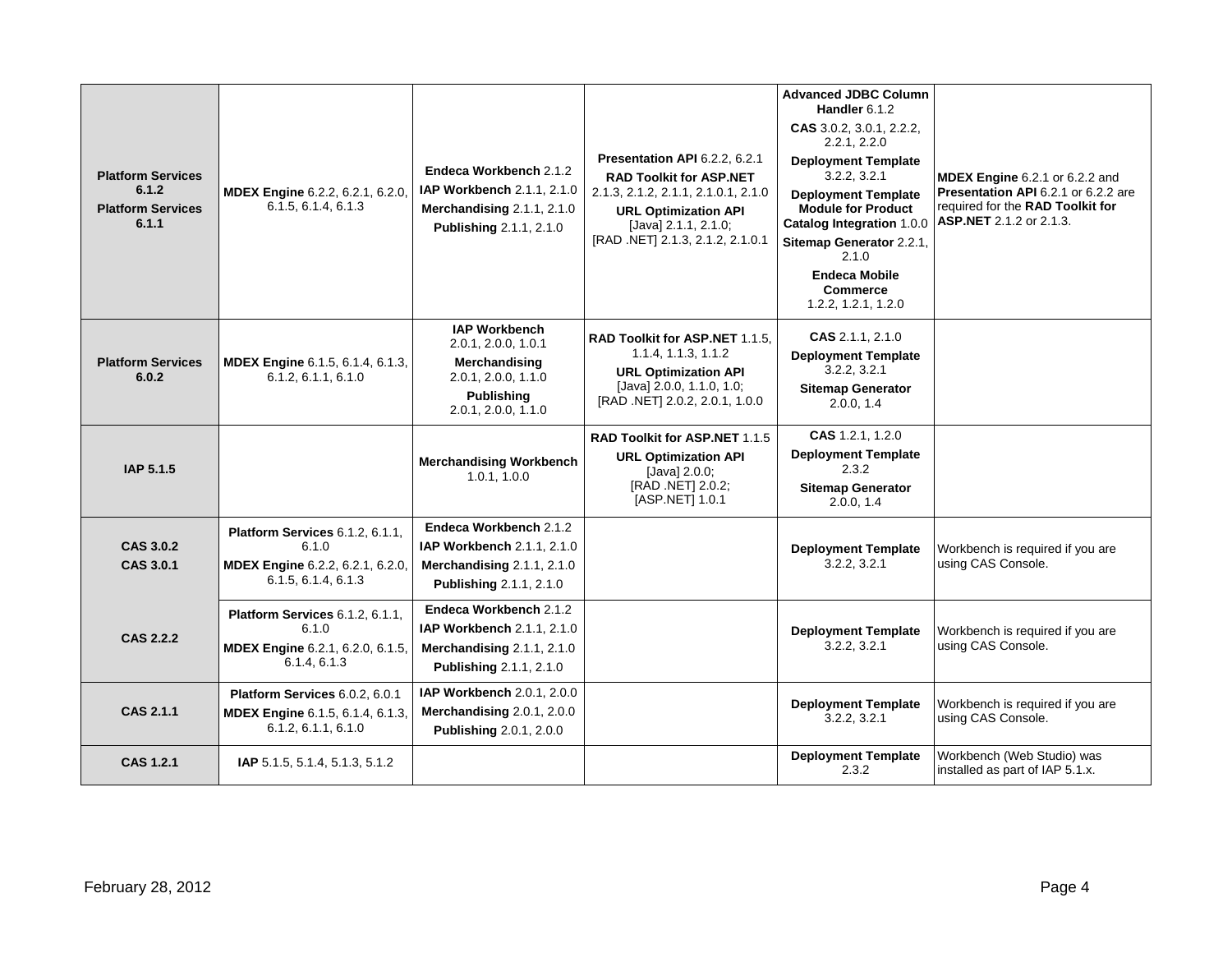| <b>Deployment Template</b><br>3.2.2<br><b>Deployment Template</b><br>3.2.1                                                          | Platform Services 6.1.2, 6.1.1,<br>6.1.0, 6.0.2, 6.0.1<br>MDEX Engine 6.2.2, 6.2.1, 6.2.0,<br>6.1.5, 6.1.4, 6.1.3, 6.1.2,<br>6.1.1, 6.1.0 | Endeca Workbench 2.1.2<br>IAP Workbench 2.1.1, 2.1.0<br>Merchandising 2.1.1, 2.1.0<br><b>Publishing 2.1.1, 2.1.0</b> |                                                                                                                                                                                                                              | CAS 3.0.2, 3.0.1, 2.2.2,<br>2.2.1, 2.2.0, 2.1.1, 2.1.0<br><b>Deployment Template</b><br><b>Module for Product</b><br>Catalog Integration 1.0.0<br><b>Endeca Mobile</b><br><b>Commerce</b><br>1.2.2, 1.2.1, 1.2.0                                                                                            |                                                                                                                                                                                                                   |
|-------------------------------------------------------------------------------------------------------------------------------------|-------------------------------------------------------------------------------------------------------------------------------------------|----------------------------------------------------------------------------------------------------------------------|------------------------------------------------------------------------------------------------------------------------------------------------------------------------------------------------------------------------------|-------------------------------------------------------------------------------------------------------------------------------------------------------------------------------------------------------------------------------------------------------------------------------------------------------------|-------------------------------------------------------------------------------------------------------------------------------------------------------------------------------------------------------------------|
| <b>Deployment Template</b><br>2.3.2                                                                                                 | IAP 5.1.5, 5.1.4, 5.1.3, 5.1.2                                                                                                            |                                                                                                                      |                                                                                                                                                                                                                              | CAS 1.2.1, 1.2.0                                                                                                                                                                                                                                                                                            |                                                                                                                                                                                                                   |
| <b>Deployment Template</b><br><b>Module for Product</b><br><b>Catalog Integration</b><br>1.0.0                                      | Platform Services 6.1.2, 6.1.1<br><b>MDEX Engine 6.2.2, 6.2.1</b>                                                                         | Endeca Workbench 2.1.2<br>IAP Workbench 2.1.1<br>Merchandising 2.1.1<br>Publishing 2.1.1                             |                                                                                                                                                                                                                              | CAS 3.0.2, 3.0.1<br><b>Deployment Template</b><br>3.2.2, 3.2.1                                                                                                                                                                                                                                              |                                                                                                                                                                                                                   |
| <b>Endeca Workbench</b><br>2.1.2<br>IAP Workbench 2.1.1<br>Merchandising<br>Workbench 2.1.1<br><b>Publishing</b><br>Workbench 2.1.1 | Platform Services 6.1.2, 6.1.1,<br>6.1.0<br>MDEX Engine 6.2.2, 6.2.1, 6.2.0,<br>6.1.5, 6.1.4, 6.1.3                                       |                                                                                                                      | <b>Content Assembler API</b><br>[Java] 2.1.2, 2.1.1, 2.1.0;<br>[RAD .NET] 2.1.3, 2.1.2, 2.1.1,<br>2.1.0.1, 2.1.0<br><b>URL Optimization API</b><br>[Java] 2.1.1, 2.1.0;<br>[RAD .NET] 2.1.3, 2.1.2, 2.1.1,<br>2.1.0.1, 2.1.0 | <b>Deployment Template</b><br>3.2.2, 3.2.1<br><b>Deployment Template</b><br><b>Module for Product</b><br>Catalog Integration 1.0.0<br><b>Endeca Mobile</b><br><b>Commerce</b><br>1.2.2, 1.2.1, 1.2.0<br><b>Experience Manager</b><br><b>Extensions 2.1.2</b><br><b>Relevance Ranking</b><br>Evaluator 2.1.2 | <b>MDEX Engine</b> 6.2.1 or 6.2.2 and<br><b>Presentation API 6.2.1 or 6.2.2 are</b><br>required for the RAD Toolkit for<br>ASP.NET 2.1.2 or 2.1.3.                                                                |
| IAP Workbench 2.0.1<br>Merchandising<br>Workbench 2.0.1<br><b>Publishing</b><br>Workbench 2.0.1                                     | Platform Services 6.0.2, 6.0.1<br><b>MDEX Engine 6.1.5, 6.1.4, 6.1.3,</b><br>6.1.2, 6.1.1, 6.1.0                                          |                                                                                                                      | RAD Toolkit for ASP.NET 1.1.5<br><b>Content Assembler API</b><br>[Java and RAD.NET] 2.0.1, 2.0.0<br><b>URL Optimization API</b><br>[Java] 2.0.1, 2.0.0; [RAD .NET]<br>2.0.2                                                  | <b>Deployment Template</b><br>3.2.2, 3.2.1<br><b>Sitemap Generator</b><br>2.0.0                                                                                                                                                                                                                             |                                                                                                                                                                                                                   |
| Merchandising<br>Workbench 1.0.1                                                                                                    | IAP 5.1.5, 5.1.4, 5.1.3                                                                                                                   |                                                                                                                      | <b>RAD Toolkit for ASP.NET</b><br>1.1.5, 1.1.4<br><b>Content Assembler API</b><br>[Java and RAD.NET] 1.0.2,<br>1.0.1, 1.0.0                                                                                                  | <b>Deployment Template</b><br>2.3.2                                                                                                                                                                                                                                                                         |                                                                                                                                                                                                                   |
| <b>Endeca Mobile</b><br>Commerce 1.2.2<br><b>Endeca Mobile</b><br>Commerce 1.2.1                                                    | <b>Platform Services</b><br>6.1.2, 6.1.1, 6.1.0<br>MDEX Engine 6.2.2, 6.2.1, 6.2.0,<br>6.1.5, 6.1.4, 6.1.3                                | Endeca Workbench 2.1.2<br>Merchandising 2.1.1, 2.1.0<br><b>Publishing 2.1.1, 2.1.0</b>                               | <b>Content Assembler API</b><br>[Java] 2.1.2, 2.1.1, 2.1.0<br><b>URL Optimization API</b><br>[Java] 2.1.1, 2.1.0                                                                                                             | <b>Deployment Template</b><br>3.2.1<br><b>Endeca Social</b><br><b>Commerce 1.2.2, 1.2.1</b>                                                                                                                                                                                                                 | <b>Endeca Mobile Commerce requires</b><br>the Content Assembler API for Java<br>for the runtime environment and uses<br>Workbench with either Page Builder<br>or Experience Manager for content<br>configuration. |